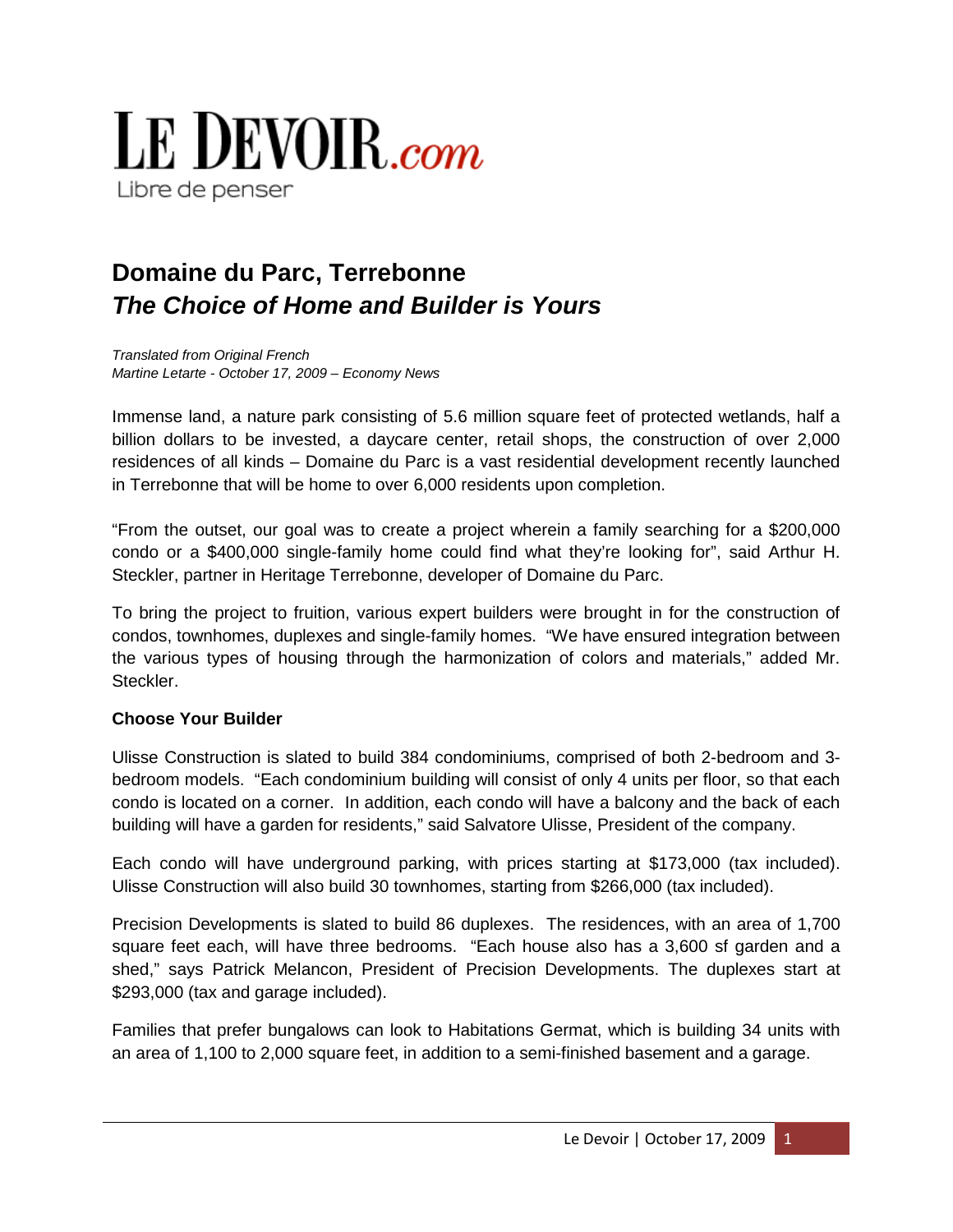"We offer nine models of different sizes, which give thirty possibilities. We also custom build," stated Michel Mathon, President of Habitations Germat. The bungalows at Domaine du Parc start at \$339,000 (tax included).

Families that want to purchase a two-story single-family home will have two builders to choose from. The first group is Voyer Construction, which will build 89 homes with sizes ranging from 1,600 sf to 3,200 sf.

"Our models can be customized, and we can build a house based on a plan our client brings us," indicated Jean-Francois Voyer, project director for Voyer. The lot sizes start at 5,000 square feet and several lots are located adjacent to the nature park. Added Mr. Voyer, "As a result, several buyers won't have a backyard neighbor". Sale prices for these homes begin at \$400,000 (tax included).

The Platinum Group is slated to build seventy two-story single-family homes in Domaine du Parc, on lots between 5,000 sf and 15,000 sf. "Buyers can choose between eight country style models with sizes ranging from 1,665 sf to 2,500 sf," stated René Lussier, housing consultant. Homes by the Platinum Group start at \$394,000 (tax and garage included).

In addition, other builders are expected to join the project shortly as well.

## **Living Adjacent to Wetlands**

What distinguishes Domaine du Parc from other residential projects is the central role the environment plays in it. "Too often buildings are constructed and upon completion a few of the leftover crumbs are given for conservation purposes. At Domaine du Parc, we first chose which areas to conserve based on our analysis of the territory and only after that did we contemplate construction," affirmed Bernard Fillion, Quebec Director of Ducks Unlimited Canada.

In fact, since 2007, the organization has been working on the project with the City of Terrebonne, Heritage Terrebonne, the Ministry of Natural Resources and the Ministry of Sustainable Development, the Environment and Parks.

"We achieved exemplary coordination between various partners. The project adheres to the notion of sustainable development by putting the environment ahead of construction," indicated Jean-Marc Robitaille, Mayor of Terrebonne.

The most extraordinary ecological aspect of the project is undoubtedly the restoration of a 45 acre marsh which had dried up through agricultural drainage. "This is a very important gesture when you consider that 70% of the original wetlands in the city have disappeared," added Mr. Filion.

Several fish species from the Thousand Islands River are expected to breed in the marsh area. "In fact, we'll see all the fish species that live in wetlands in the Montreal area return, because once we've created a quality habitat for them, they'll return immediately! As a result, birds, ducks, amphibious creatures, etc. will also return. In addition, a nesting site will be constructed for turtles," continued Mr. Filion.